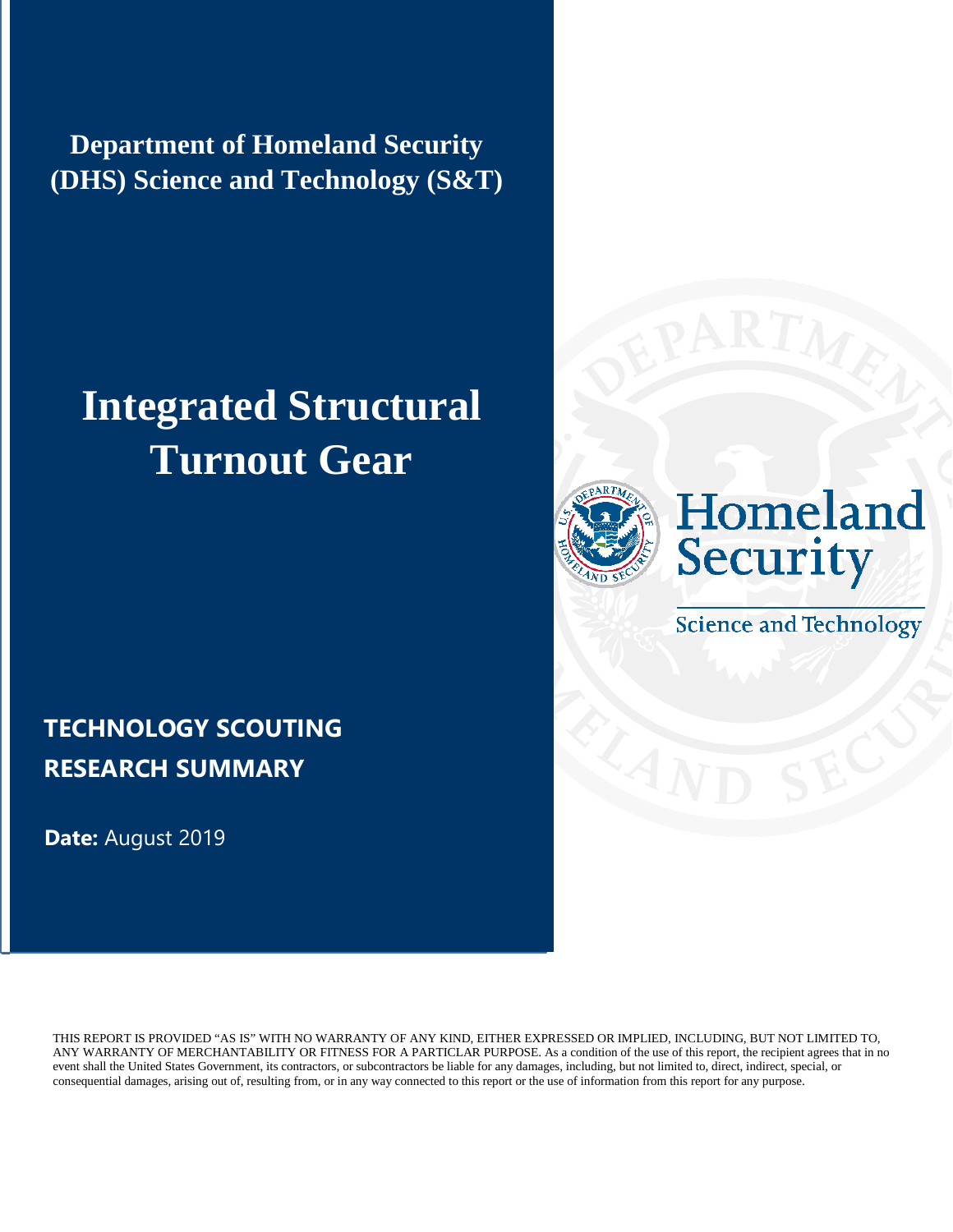#### *Integrated Structural Turnout Gear*



#### **Problem Description:**

Firefighter turnout gear and supplemental garments must meet all federal standards. These include high visibility requirements as outlined in FHWA Regulation 23 CFR Part 634 and PPE requirements to protect the first responder from dangerous work environments and hazards. As firefighters are being tasked with increasingly violent and/or dangerous mission environments, the multitude of standards and requirements associated with these environments cannot be met with current, universal turnout gear. Instead, the firefighter must change their gear to comply with the situation at hand, often disregarding safety for improved readiness (e.g., removing one's seatbelt to put on the high visibility vest required for working alongside Federally funded roadways).

- Compliance with standards: NFPA 3000 (Active Shooter), FHWA Regulation 23 CFR Part 634 (High Visibility)
- **Improves Visibility**
- Provide Ballistic Protection
- Cut/Slice protection for lower extremities
- Used for structural firefighting environments

This report will identify turnout gear solutions that incorporate many of the above requirements. Additionally, this report contains information on advancements in fabrics and textile raw materials that potentially can be integrated into turnout gear.

In discussions with subject matter experts on PPE, there is a general agreement that there are material solutions that can address the requirements listed by the first responder community. Turnout gear manufacturers are able to customize products and create new firefighting suits that incorporate many layers of protection. The largest barriers to the creation of these garments are: 1) Added weight; 2) Reduced mobility or user comfort; 3) Lack of consistent demand; and 4) Increased Price in a market that is highly sensitive to managing cost.

Research also indicates that there has been a general downward trend in the number of structural fires fought over the last 15 years in the North American market<sup>1</sup>. This trend could have further impacts on the long-term viability of the firefighter turnout gear market, but at the present, staffing levels have remained consistent. However, the need for specialized turnout gear may decrease given the reliance on firefighters responding to medical emergencies and car accidents.

<span id="page-1-0"></span><sup>1</sup> U.S. Fire Administration. [https://www.usfa.fema.gov/data/statistics/.](https://www.usfa.fema.gov/data/statistics/)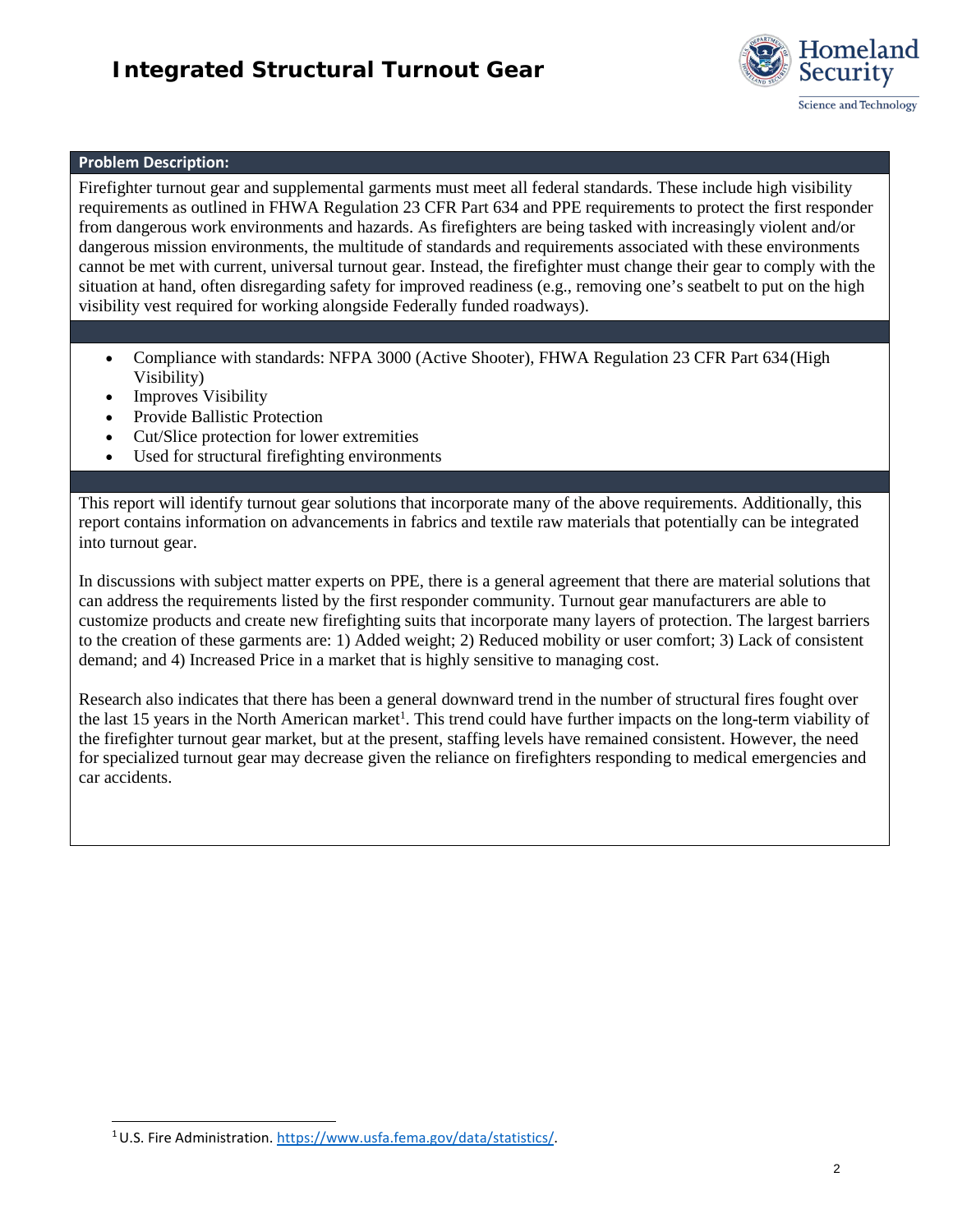

### **Representative Solutions and Textiles for improved Firefighter safety**

#### **Icon Legend:**

| Provides improved ballistic<br>protection                          | Provides enhanced fire protection |
|--------------------------------------------------------------------|-----------------------------------|
| Provides improved cut/slice<br>protection                          | Provides enhanced visibility      |
| Provides improved chemical and<br>carcinogen protection            | Provides reduced system weight    |
| Turnout gear with integrated<br>sensors for firefighter monitoring |                                   |

| # | <b>Vendor/Solution</b><br><b>Name</b>            | <b>Description/Capacity</b>                                                                                                                                                                                                                                                                                                                                                                                                                                     | <b>Protection</b><br><b>Categories</b> |
|---|--------------------------------------------------|-----------------------------------------------------------------------------------------------------------------------------------------------------------------------------------------------------------------------------------------------------------------------------------------------------------------------------------------------------------------------------------------------------------------------------------------------------------------|----------------------------------------|
| 1 | <b>Flex9 Armor Shirt</b><br>By Protect The Force | The PTF Flex9Armor Gen 2 Long Sleeve Armor Shirt by<br>Protect The Force provides ballistic integration. Using an<br>advanced technique, the ballistic panels on the shoulders act as<br>an exoskeleton increasing protection without sacrificing<br>mobility.                                                                                                                                                                                                  |                                        |
| 2 | Dyneema<br>By Royal, DSM                         | Dyneema is made from Ultra-High Molecular Weight<br>Polyethylene (UHMwPE) and is used in a wide variety of<br>applications including enhanced cut protection and<br>incorporation into several different types of body armor.                                                                                                                                                                                                                                   |                                        |
| 3 | <b>INNOTEX GRAY</b><br><b>By INNOTEX</b>         | INNOTEX GRAY is a series of protective interfaces in order<br>to address the growing industry concern of increased cancer<br>cases in firefighters. By using a particulate blocking layer, it<br>mitigates the risks of carcinogenic particulate contamination<br>while maintaining air permeability.<br>INNOTEX GRAY aims to protect multiple vulnerable areas,<br>including the head, neck, wrists, body and legs, while<br>maintaining comfort and mobility. |                                        |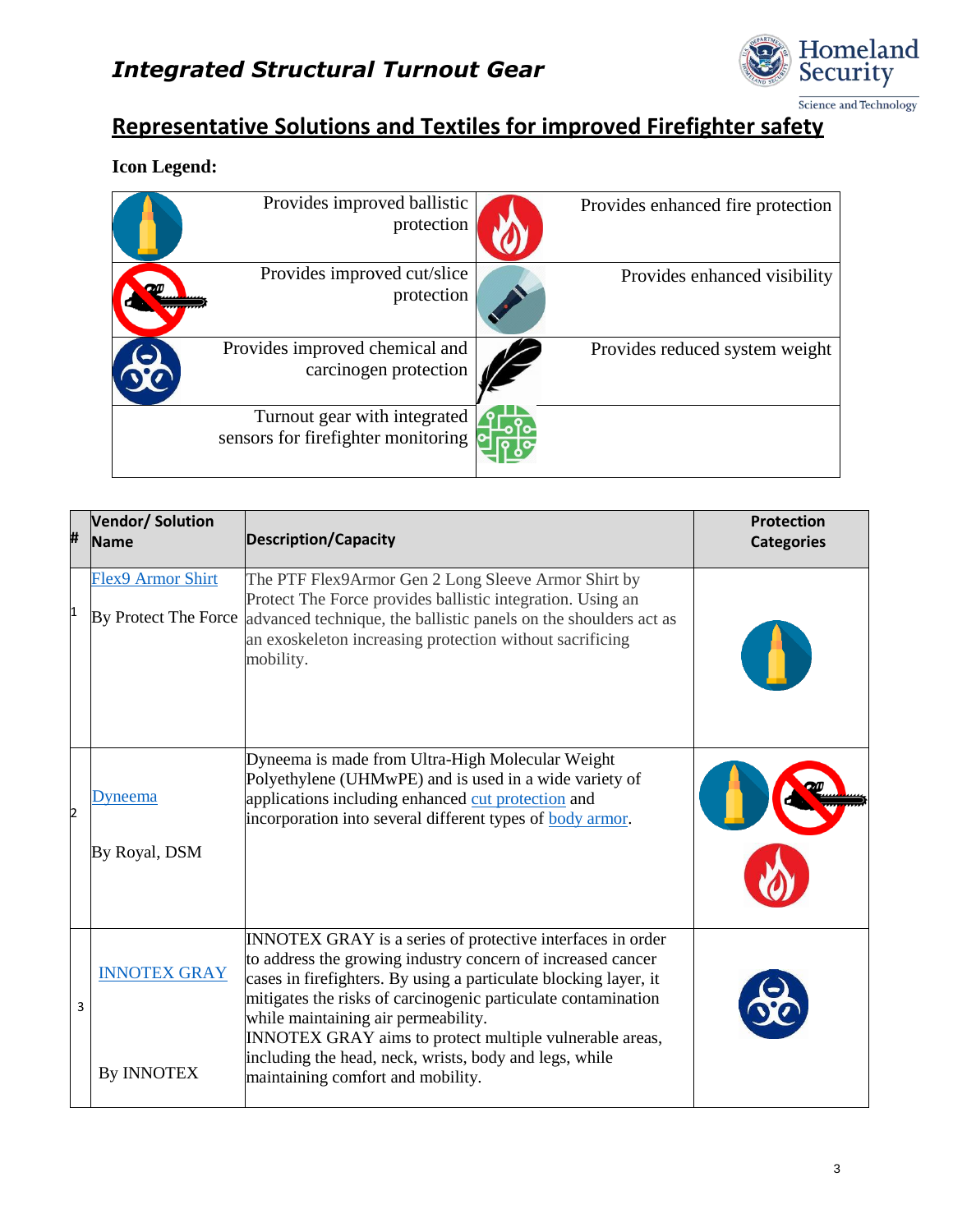# *Integrated Structural Turnout Gear*



Science and Technology

| 4 | <b>Globe Guard</b><br>By Globe/MSA                                        | The Globe Guard System, in combination with turnout gear<br>from Globe, helps reduce exposure to toxic substances<br>without impeding performance.                                                                                                                                                                                                                                                                                                                                                                                                                                                                                                                                                                                                                          |  |
|---|---------------------------------------------------------------------------|-----------------------------------------------------------------------------------------------------------------------------------------------------------------------------------------------------------------------------------------------------------------------------------------------------------------------------------------------------------------------------------------------------------------------------------------------------------------------------------------------------------------------------------------------------------------------------------------------------------------------------------------------------------------------------------------------------------------------------------------------------------------------------|--|
| 5 | <b>ORALITE</b><br>By Orafol                                               | Prismatic Reflective Film is designed to increase visibility.                                                                                                                                                                                                                                                                                                                                                                                                                                                                                                                                                                                                                                                                                                               |  |
| 6 | Pioneer<br>By TenCate                                                     | TenCate Pioneer has an outer shell using ENFORCE<br>Technology. TenCate Pioneer delivers enhanced strength in a<br>lighter weight outer shell along with elevated comfort and<br>flexibility.                                                                                                                                                                                                                                                                                                                                                                                                                                                                                                                                                                               |  |
| 7 | <b>COMBAM</b><br>By Rocky Research                                        | Coordinative Molecular Bond Armor Material (COMBAM) is a<br>cooling technology now being developed by Rocky Research.<br>COMBAM can be designed with an endothermic feature and<br>serves as thermal protection against unintended high<br>temperature conditions.<br>COMBAM is a novel non-traditional blast mitigation material,<br>which can synergistically be integrated<br>with traditional armor, resulting in optimal and mass efficient<br>armor solutions against blast/fragment threats.                                                                                                                                                                                                                                                                         |  |
| 8 | <b>Chase Lifetech FR</b><br><b>Jacket</b><br>By Nokia, Kolon,<br>and GINA | A firefighting SMART Jacket with modular sensors that can<br>detect heart rate, temperature, motion and GPS location, but can<br>also be swapped out for different sensors such as body cams to<br>accommodate the responder's needs. Data collected from the<br>sensors is sent back to a base to be viewed in real-time and help<br>track the first responder with the software management system<br>put in place by GINA. The data can help locate a first responder<br>who goes missing, or alert<br>officials if a responder is showing signs of fatigue.                                                                                                                                                                                                              |  |
|   | smartPRO2 Safety<br>g System<br>by GoodPRO                                | The smartPTRO2 integrates sensors with a wireless Bluetooth<br>application to allow for the measurement and control of settings<br>within the firefighting suit. Integrated features of the suit include<br>an active light system embedded in the garment, sensors to<br>measure the temperatures inside and outside of the garment, a<br>SOS feature to alert the location of the endangered firefighter to<br>control and command, a tracer feature to continuously monitor<br>timing/duration of the firefighter, and a black box feature<br>which allows the recording of all data for retrospective<br>analysis. A cheaper version of the turnout gear suit does not<br>include the above sensors but does include an RFID system to<br>track maintenance of the gear |  |